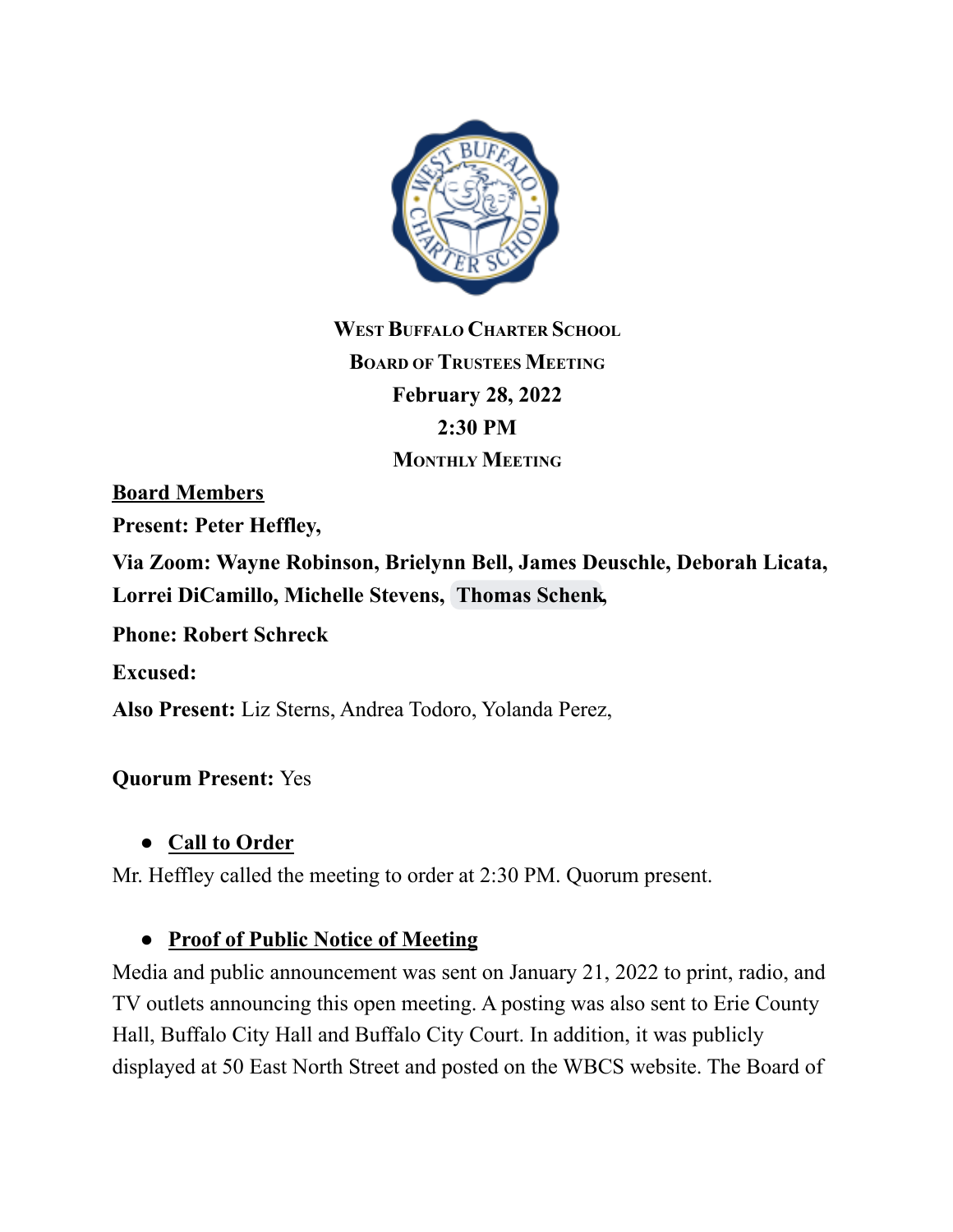Trustees was duly notified of this meeting well within the timeline of our bylaws

### **1. Monthly Meeting**

The January, 2022 meeting minutes were presented for approval.

# **Upon motion duly made by James Deuschle and seconded by\_Deborah Licata the January 21, 2022 minutes were approved as presented. All in favor. Non-opposed.**

### **● Financial Report**

Mrs. Sterns presented the financial reports for the period ending January 31st, 2022 (a copy is attached hereto and made a part hereof.)

## **Upon motion duly made by Deborah Licata and seconded by Robert Schreck the January 31 , 2022 financials were approved as presented. All in favor. Non-opposed.**

### **● School Leader Report**

Mrs. Todoro presented the School Leader Report (a copy is attached hereto and made a part hereof.)

## **Upon motion duly made by Lorrei DiCamillo and seconded by Deborah Licata The new hires were approved as presented. All in favor. Non-opposed.**

**Upon motion duly made by Deborah Licata and seconded by Thomas Schenk the new policies on staff reviews have been approved. All in favor. Non-opposed.**